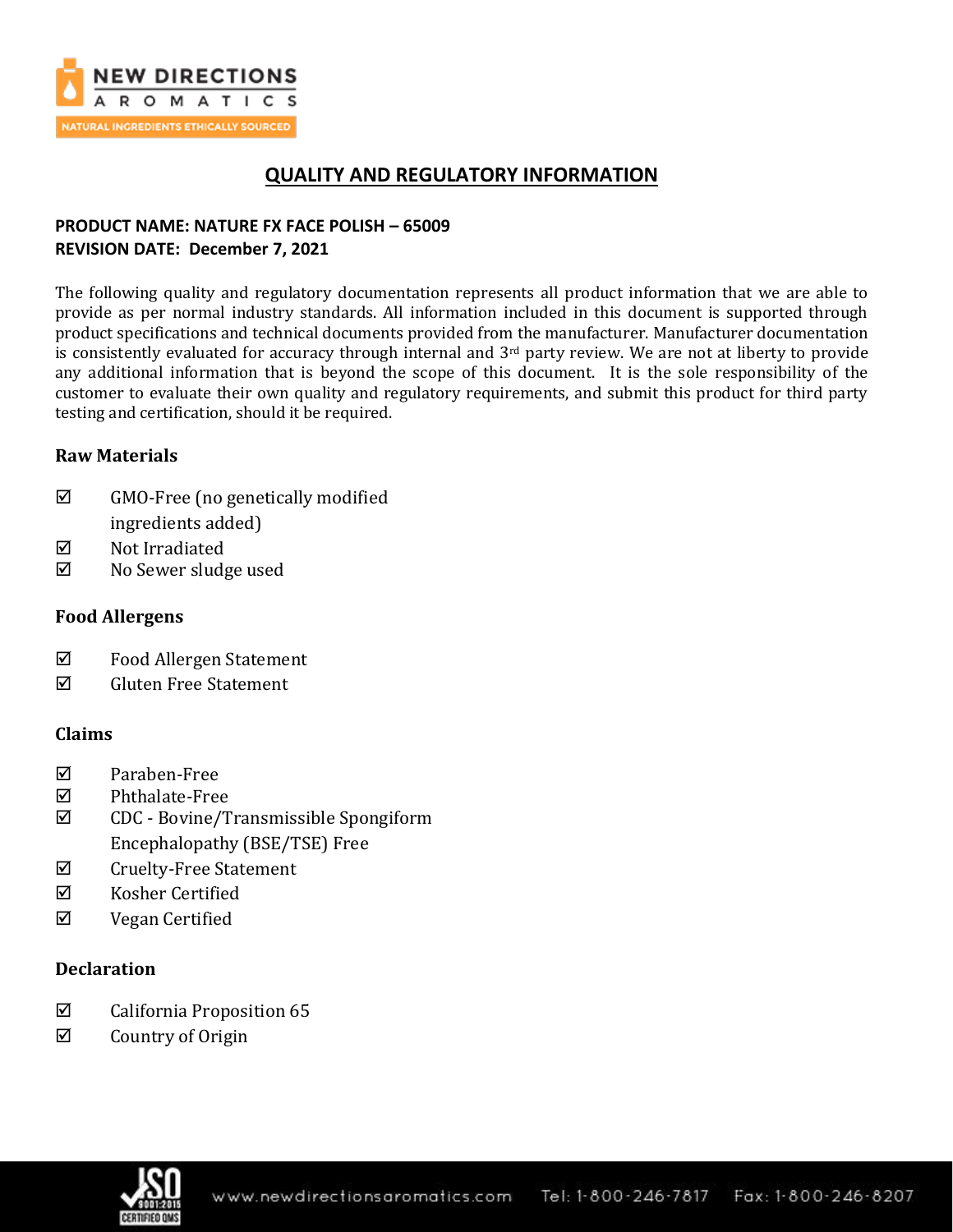

## **NON-IRRADIATION STATEMENT**

## **PRODUCT NAME: NATURE FX FACE POLISH – 65009**

We hereby declare that, to the best of our knowledge, this product has not been irradiated and does not contain any ingredient that has gone through any irradiation.

### **Disclaimer & Caution**

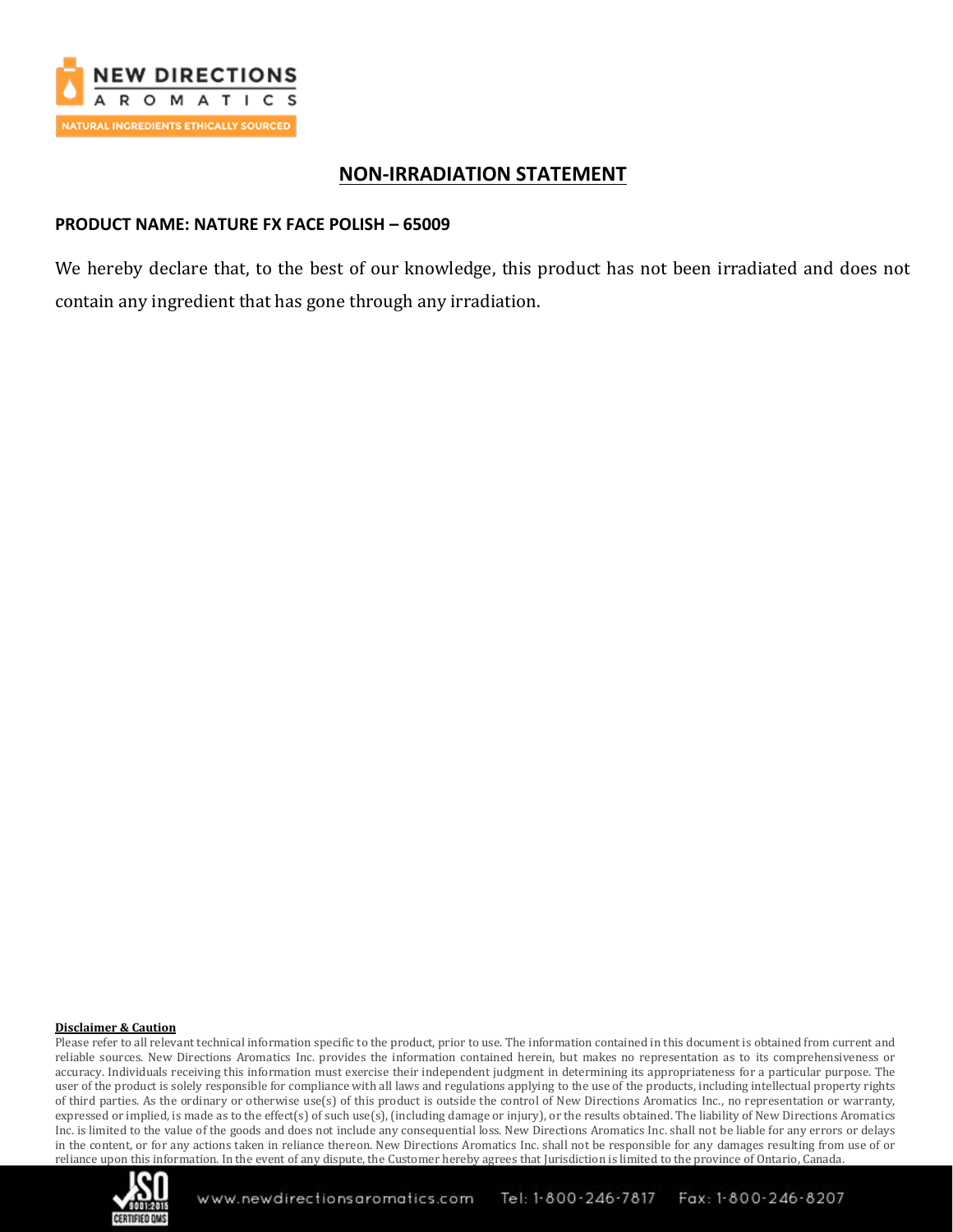

## **SEWER SLUDGE STATEMENT**

## **PRODUCT NAME: NATURE FX FACE POLISH – 65009**

We hereby declare that, to the best of our knowledge, this product is free from, and was not processed with, sewer sludge.

### **Disclaimer & Caution**

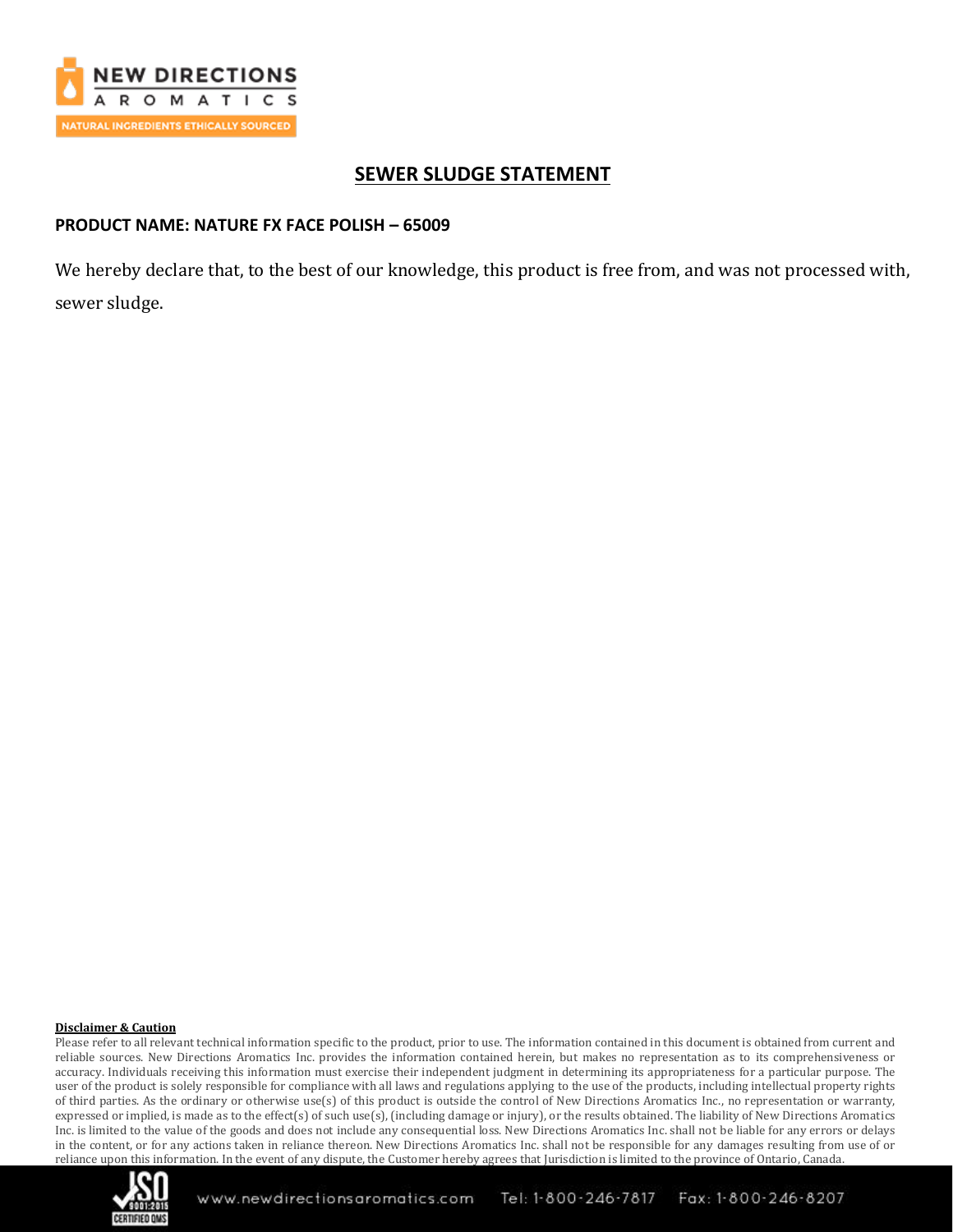

# **GMO STATEMENT**

## **PRODUCT NAME: NATURE FX FACE POLISH – 65009**

We hereby declare that, to the best of our knowledge, this product was not produced from or with GMO plant material.

### **Disclaimer & Caution**

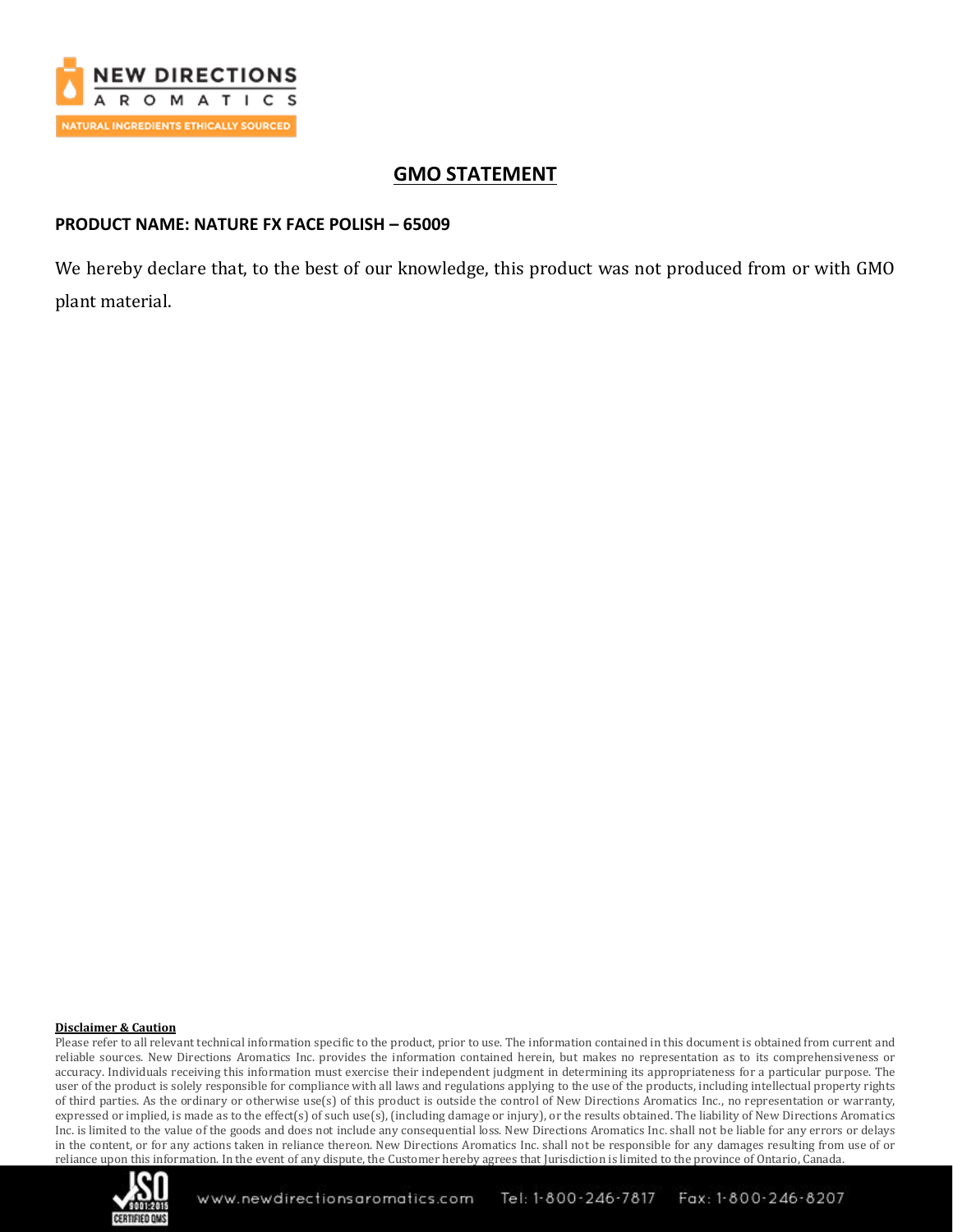

# **FOOD ALLERGEN INFORMATION**

### **PRODUCT NAME: NATURE FX FACE POLISH – 65009**

| Component                                               | Present in the product |
|---------------------------------------------------------|------------------------|
| Peanut (and/or derivatives,) e.g., protein oil          | N <sub>o</sub>         |
| Tree Nuts (and/or derivatives)                          | N <sub>o</sub>         |
| Sesame Seeds (and/or derivatives)                       | No                     |
| Wheat, Barley, Rye, Oats, Spelt, Kamut or their hybrids | No                     |
| Gluten                                                  | N <sub>o</sub>         |
| Soybeans (and/or derivatives)                           | N <sub>o</sub>         |
| Dairy (including lactose) or Eggs                       | N <sub>o</sub>         |
| Fish or their products                                  | N <sub>o</sub>         |
| Shellfish or their products                             | No                     |
| Sulphites (ppm level)                                   | No                     |
| Gluten                                                  | No                     |
| Tartrazine                                              | N <sub>o</sub>         |

### **Disclaimer & Caution**

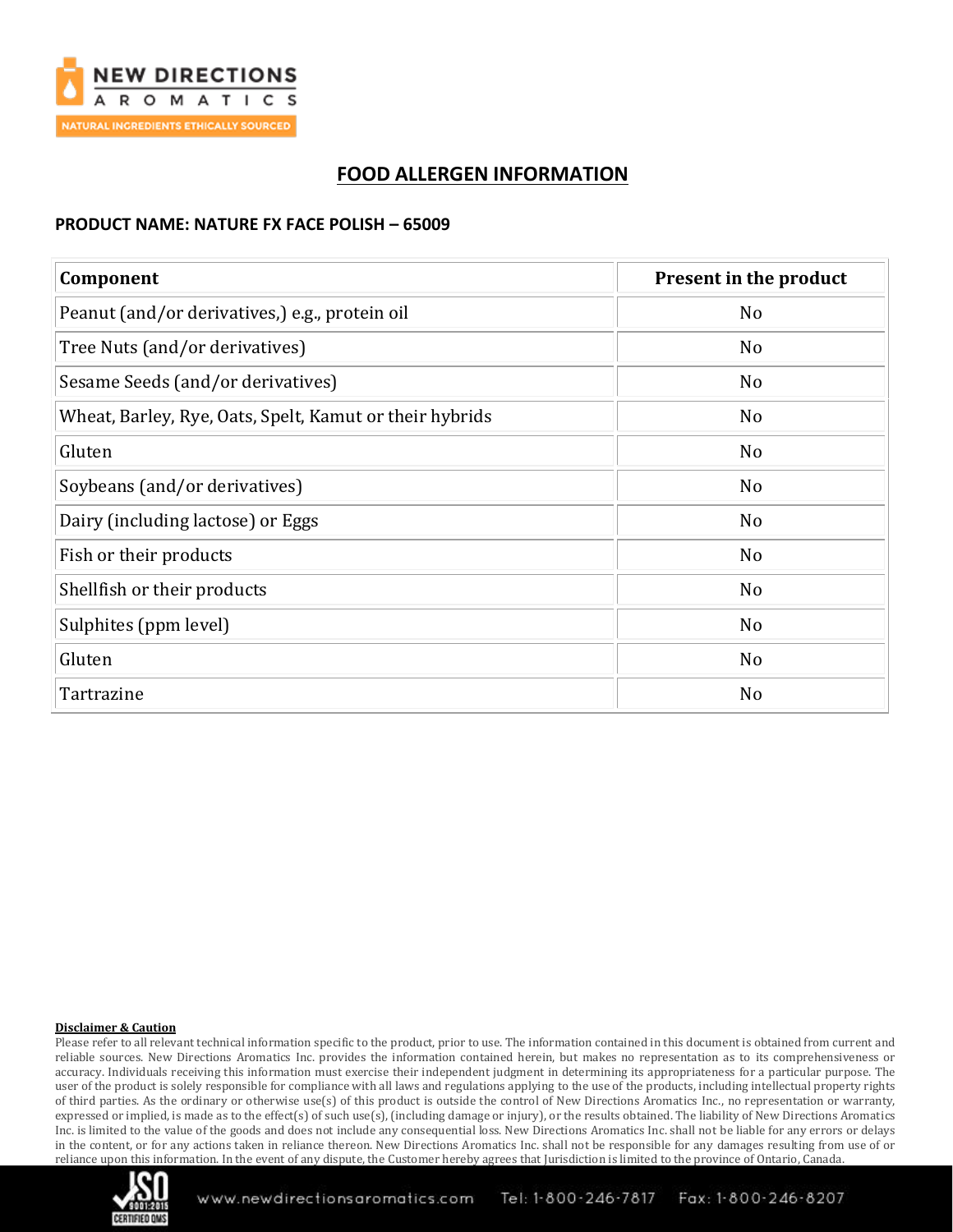

# **GLUTEN STATEMENT**

## **PRODUCT NAME: NATURE FX FACE POLISH – 65009**

We hereby declare that, to the best of our knowledge, this product is gluten-free and was not manufactured with any ingredients containing gluten.

### **Disclaimer & Caution**

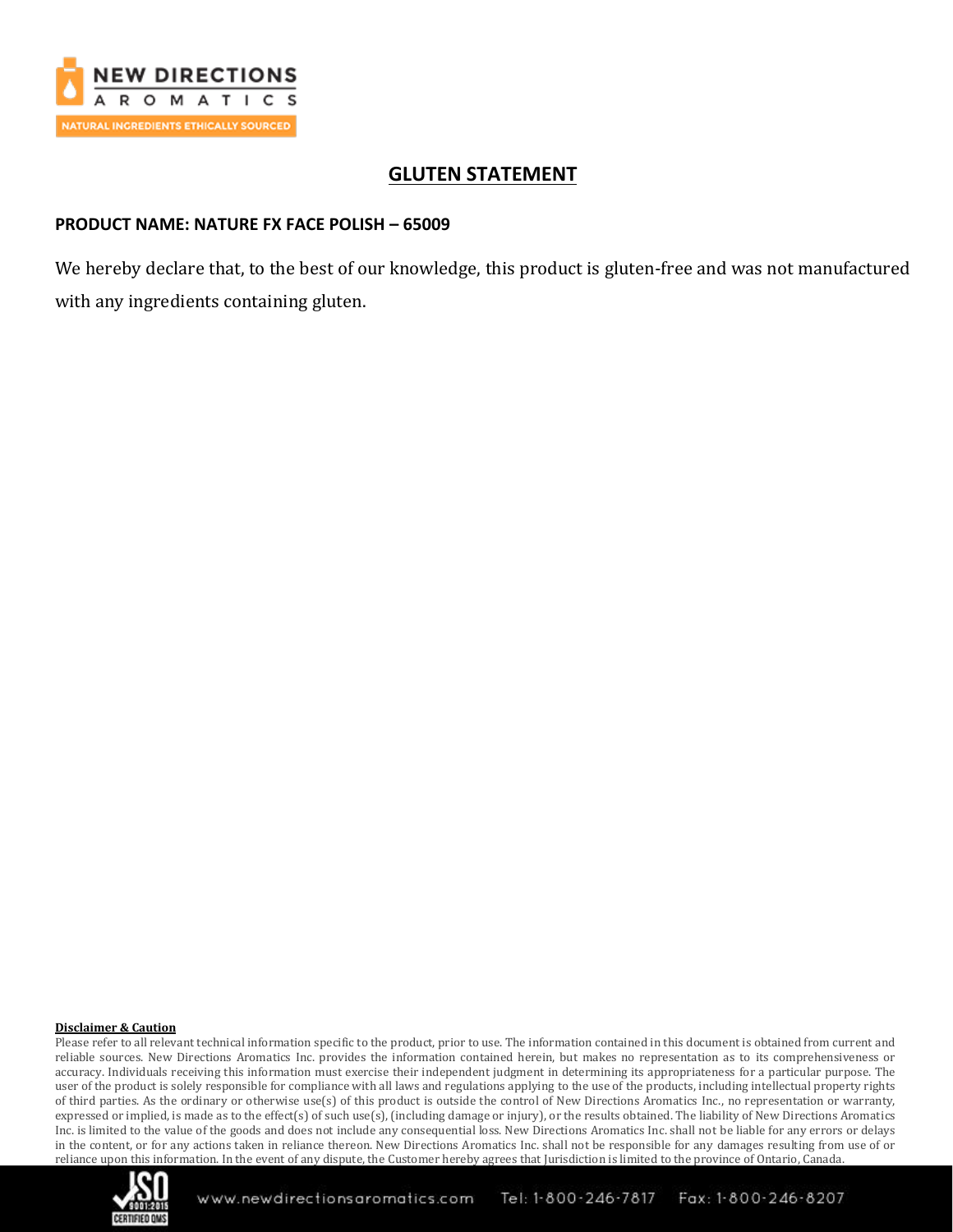

## **PARABEN-FREE STATEMENT**

### **PRODUCT NAME: NATURE FX FACE POLISH – 65009**

We hereby declare that, to the best of our knowledge, this product was not produced with parabens, nor does it contain any.

### **Disclaimer & Caution**

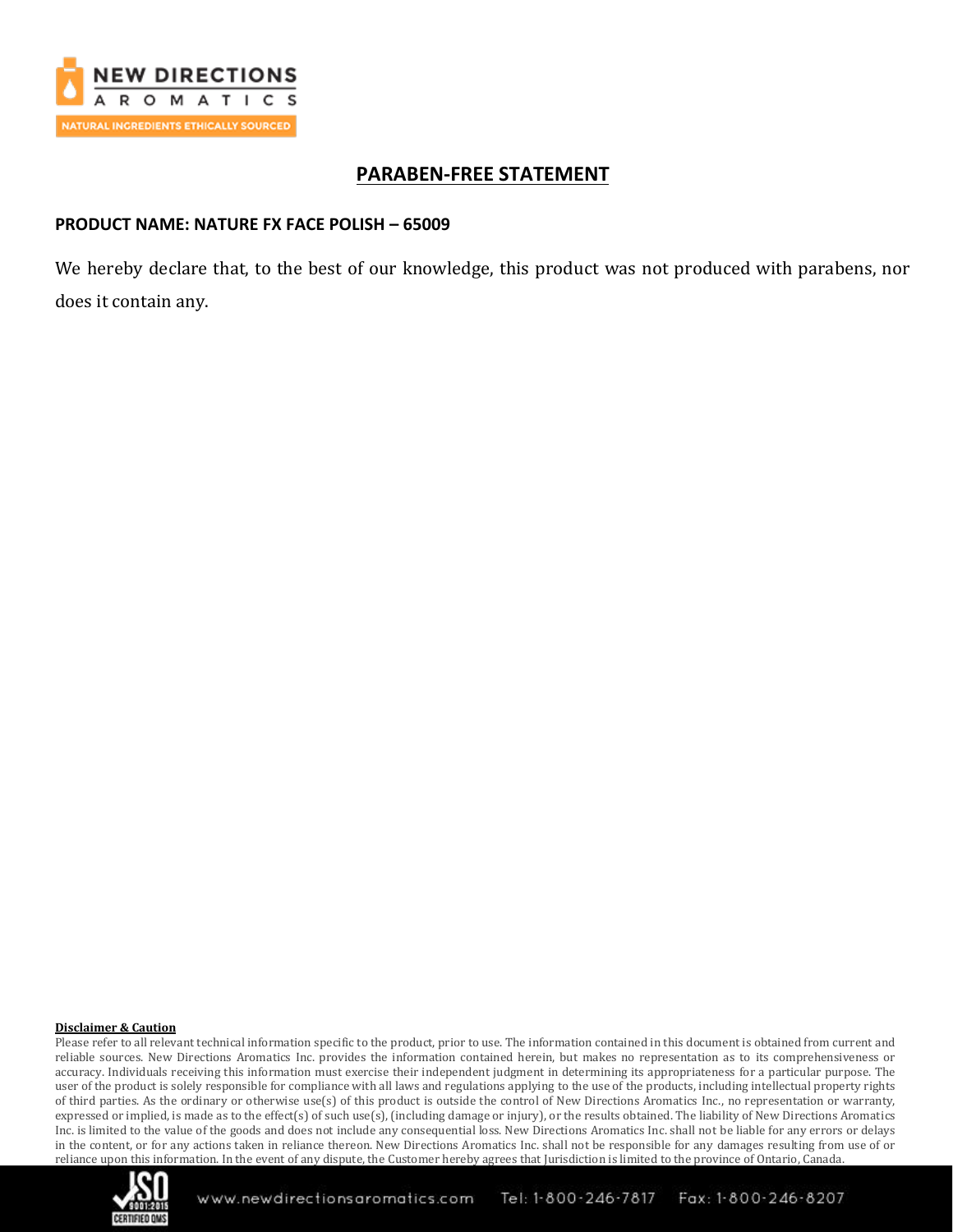

## **PHTHALATE-FREE STATEMENT**

## **PRODUCT NAME: NATURE FX FACE POLISH – 65009**

We hereby declare that, to the best of our knowledge, this product was not produced with phthalates, nor does it contain any.

### **Disclaimer & Caution**

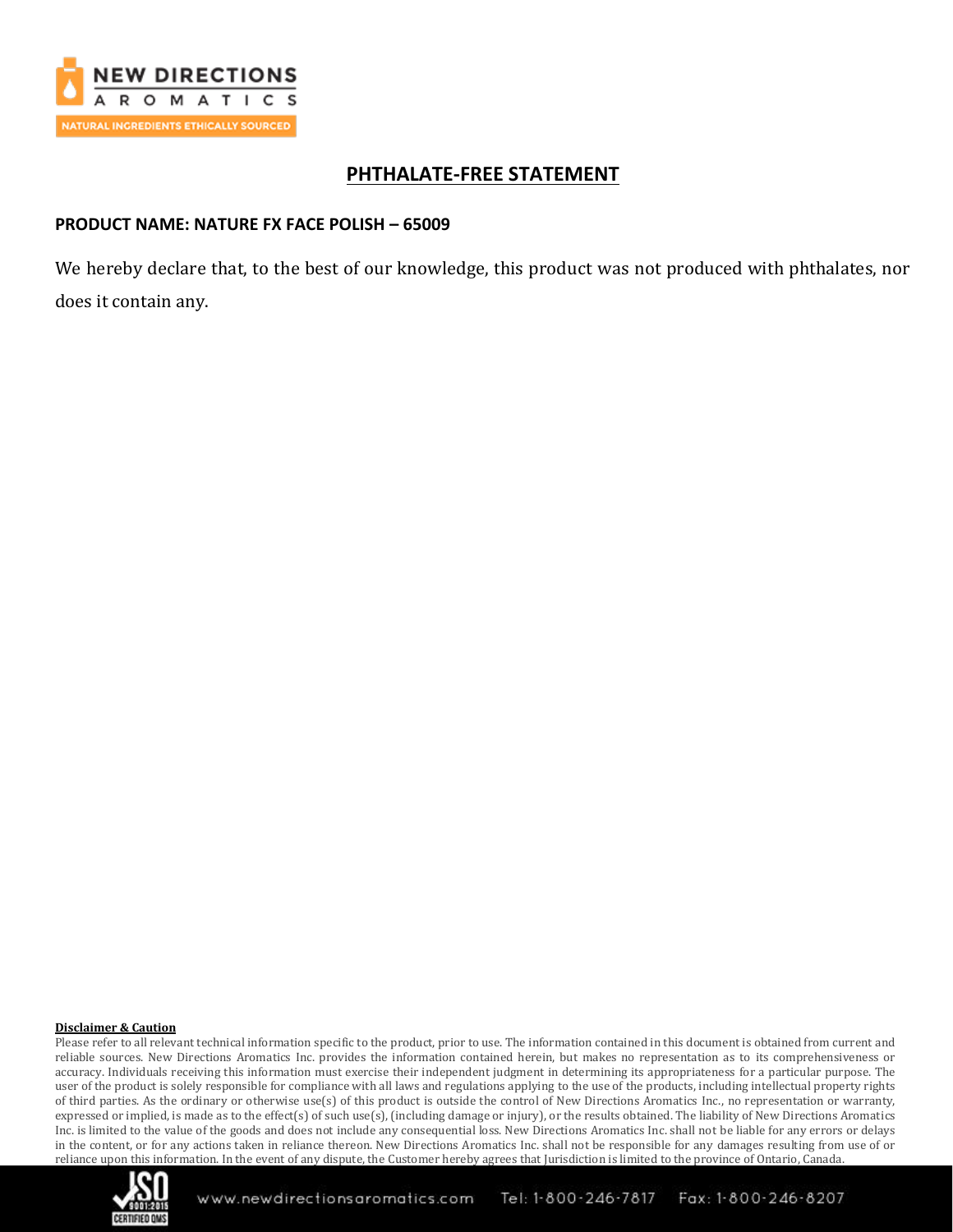

## **DECLARATION OF BOVINE SPONGIFORM ENCEPHALOPATHY (BSE)**

## **PRODUCT NAME: NATURE FX FACE POLISH – 65009**

We hereby confirm that, to the best of our knowledge, this product is free of BSE.

### **Disclaimer & Caution**

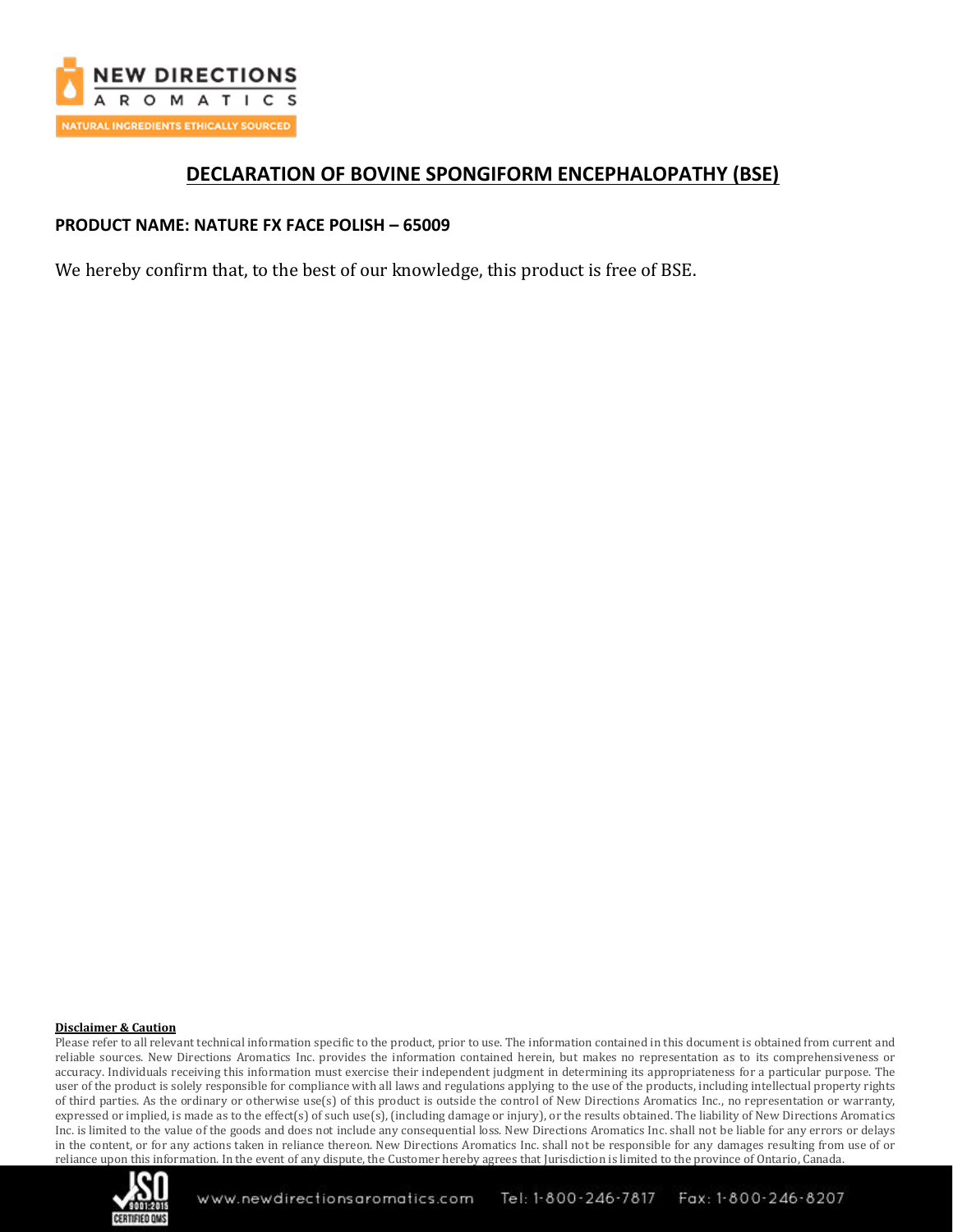

# **CRUELTY-FREE STATEMENT**

### **PRODUCT NAME: NATURE FX FACE POLISH – 65009**

We hereby declare that, to the best of our knowledge, this product has not been tested on animals.

### **Disclaimer & Caution**

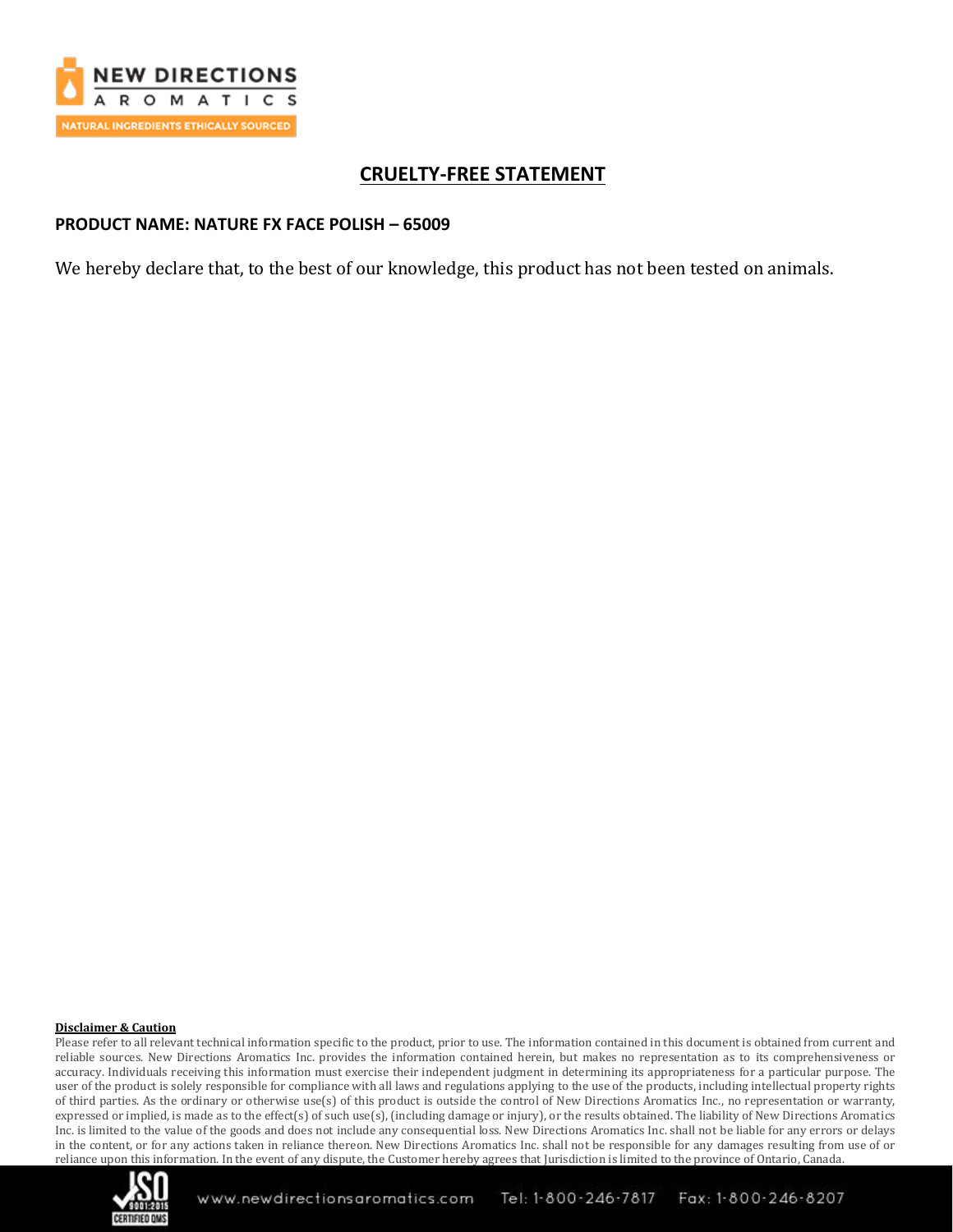

# **KOSHER STATEMENT**

### **PRODUCT NAME: NATURE FX FACE POLISH – 65009**

We hereby confirm that this product has been certified to Kosher standards.

### **Disclaimer & Caution**

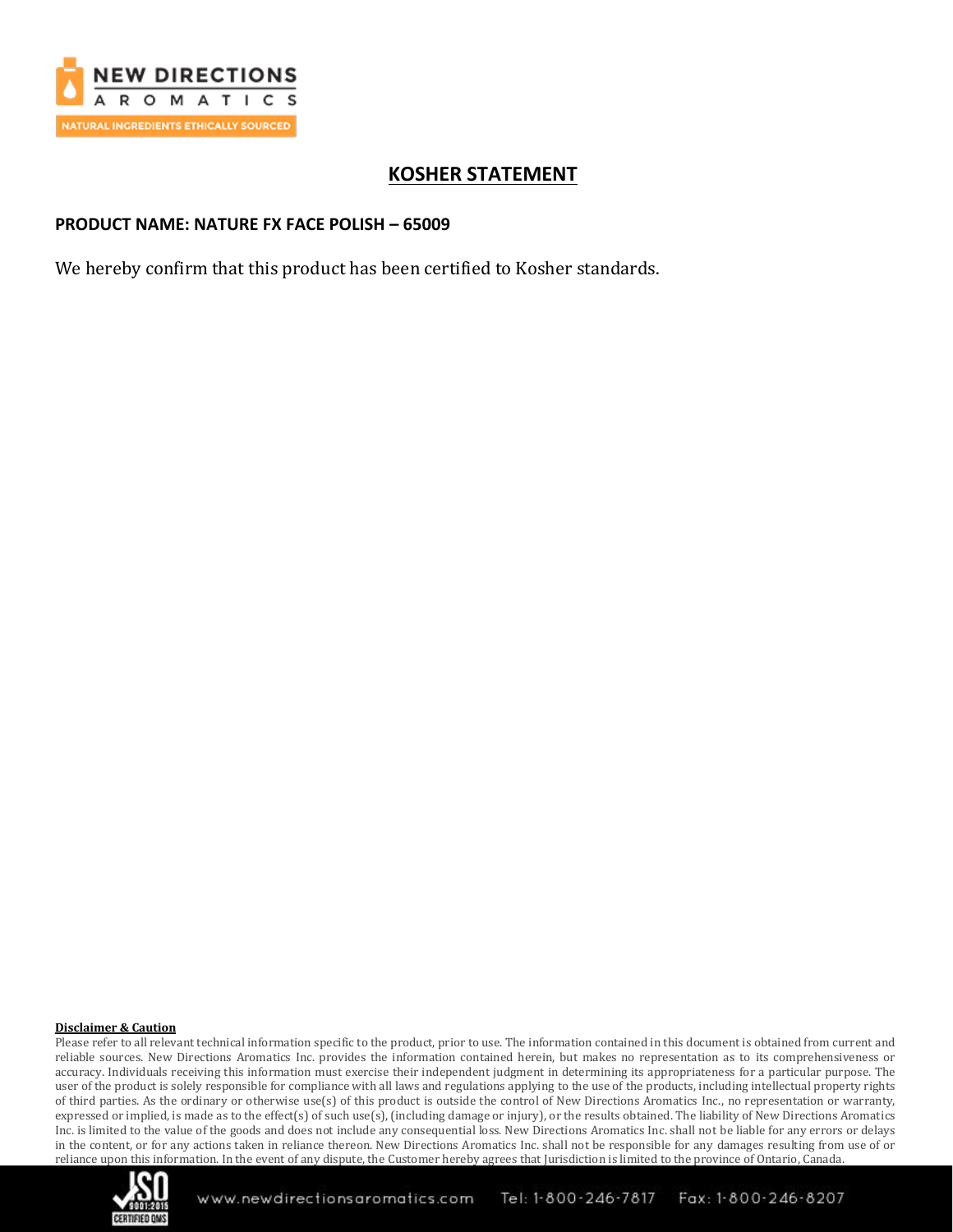

# **VEGAN STATEMENT**

### **PRODUCT NAME: NATURE FX FACE POLISH – 65009**

We hereby confirm that this product has been certified to Vegan standards.

### **Disclaimer & Caution**

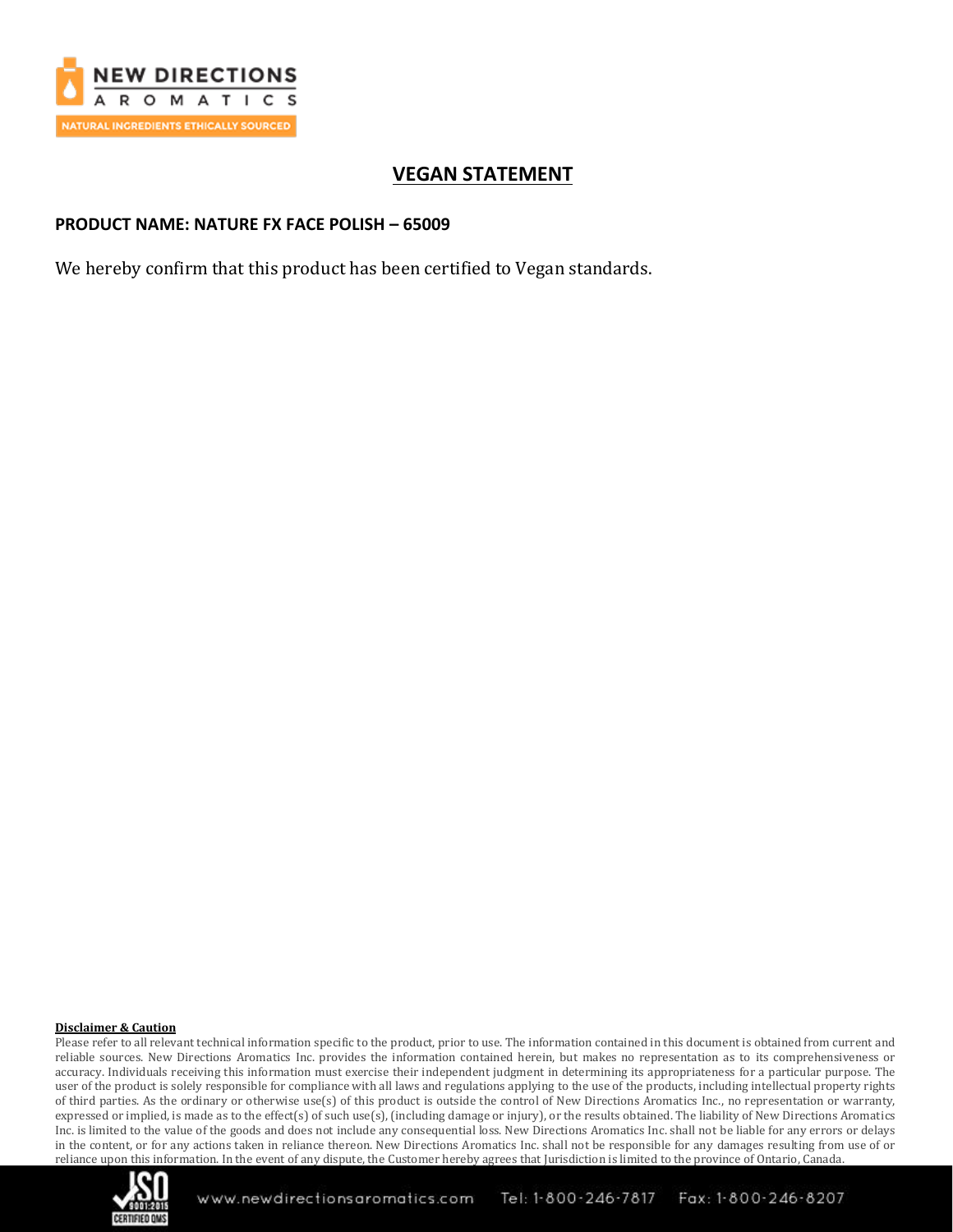

## **CALIFORNIA PROPOSITON 65 STATEMENT**

## **PRODUCT NAME: NATURE FX FACE POLISH – 65009**

We hereby declare that, to the best of our knowledge, this product does not contain any chemical or substance listed on California's Proposition 65.

### **Disclaimer & Caution**